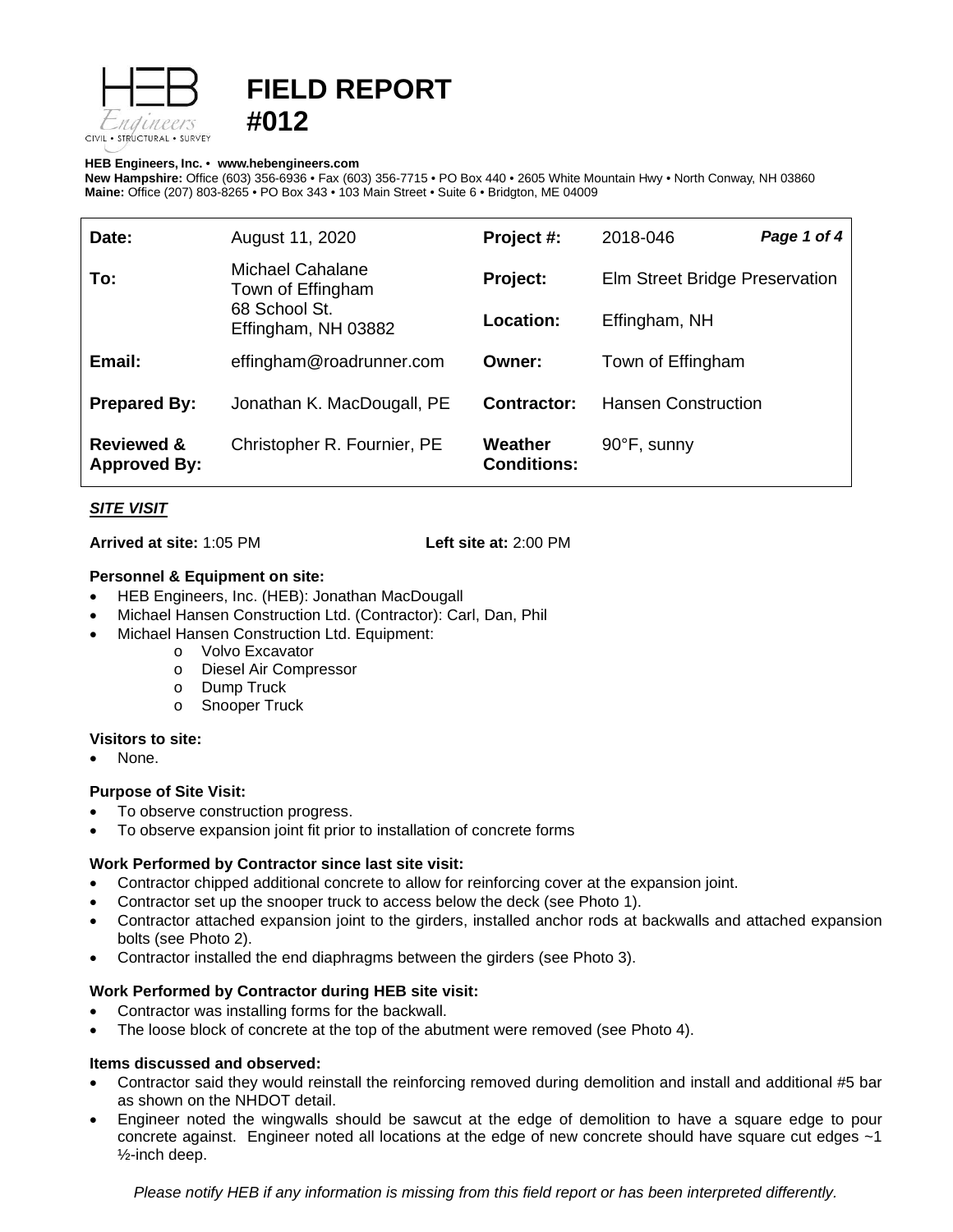*Town of Effingham August 11, 2020 <i>Elm Street Bridge, Effingham, NH Field Report #012 HEB Project #2018-046*

- Engineer noted that the deteriorated concrete at the deck end must be cut back further where there is exposed concrete (see Photo 5). Contractor must sawcut around the areas to repair or can use the existing sawcut in the deck. Engineer said it would be acceptable to only demo to 1 ½ inches below the proposed top of concrete and will not require down below the reinforcing because the concrete appeared to be in good condition with what remained.
- The joint opening was measured to be  $3\frac{1}{4}$ -inch between the steel angles.
- Contractor said they installed the top of joint to be 2¼-inch above the deck elevation.

## **Work Scheduled:**

- Contractor to continue with installation of the concrete forms at the backwall and deck end.
- Place concrete for the backwall and deck end at the end of this week (August 13, 2020 or August 14, 2020).

# **Outstanding Construction Issues:**

• Install containment to prevent demolition debris from falling in the river (FR #008, July 27, 2020).

# **Next Observation:**

• Week of August 13, 2020.

# **Photos:**

• Taken by JKM August 11, 2020.



Photo 1: View of snooper truck.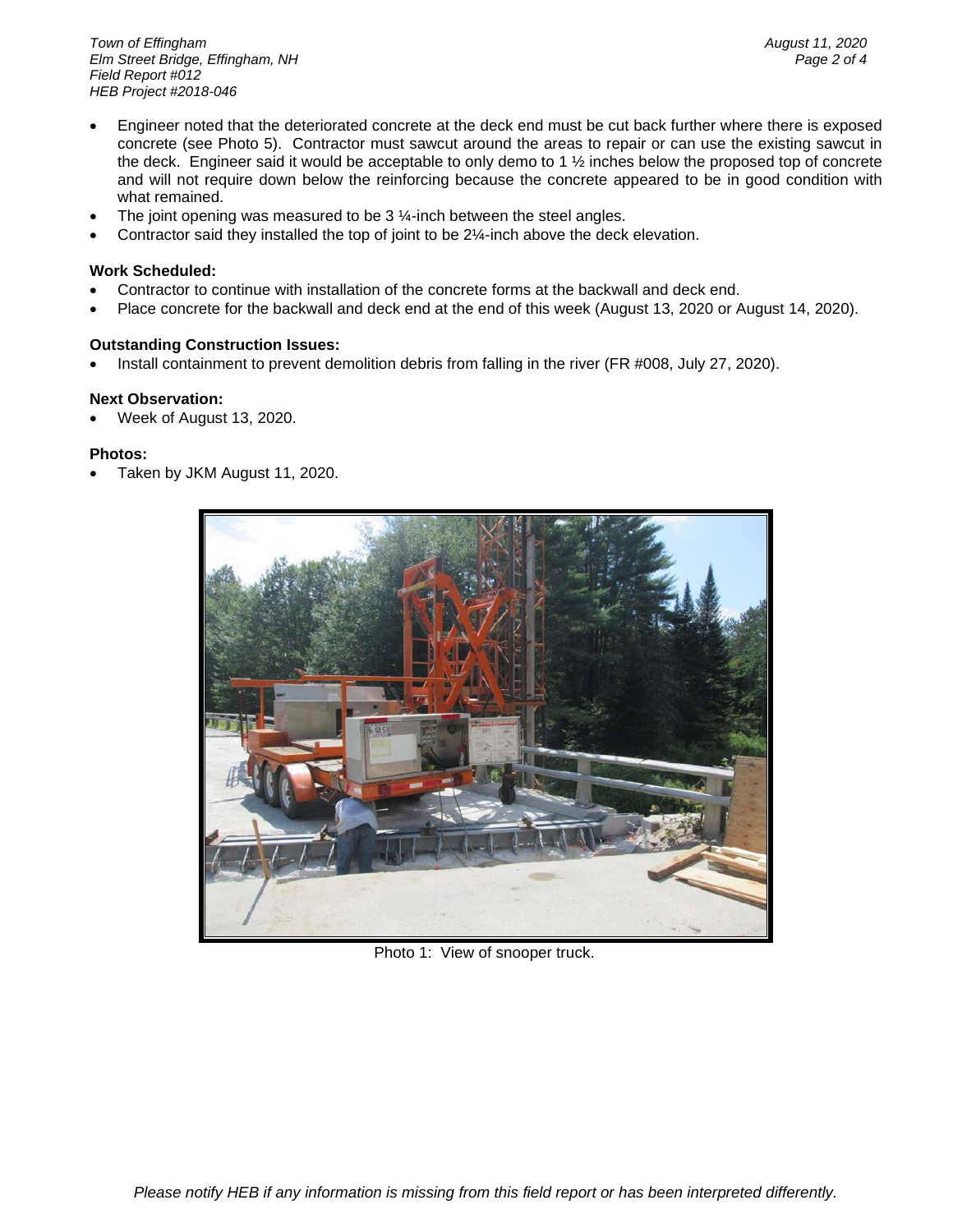

Photo 2: Expansion joint in place with new anchor rods into backwall.



Photo 3: New diaphragm installed.